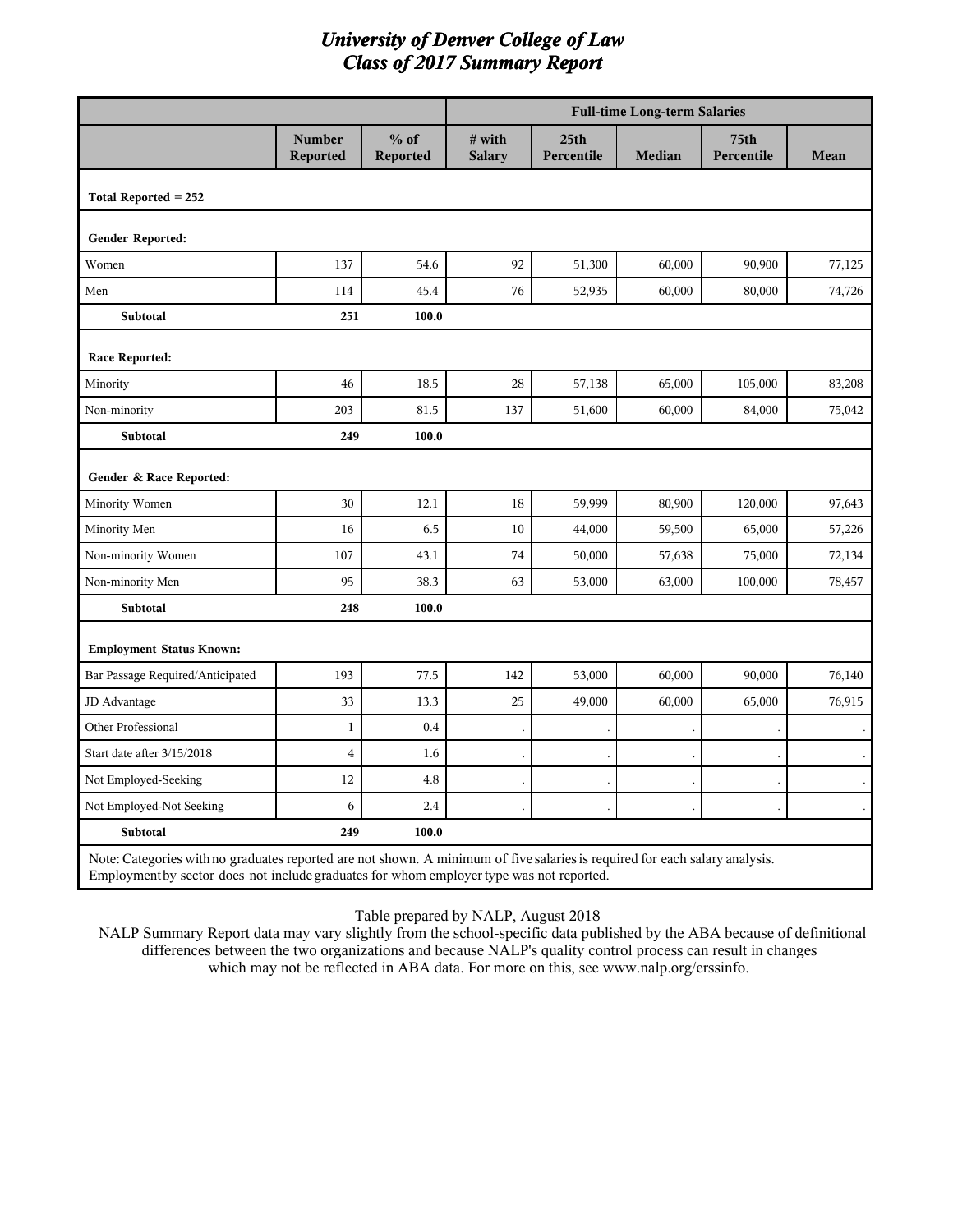|                                                                                                                             |                           |                    | <b>Full-time Long-term Salaries</b> |                                |               |                                |             |  |
|-----------------------------------------------------------------------------------------------------------------------------|---------------------------|--------------------|-------------------------------------|--------------------------------|---------------|--------------------------------|-------------|--|
|                                                                                                                             | <b>Number</b><br>Reported | $%$ of<br>Reported | # with<br><b>Salary</b>             | 25 <sub>th</sub><br>Percentile | <b>Median</b> | 75 <sub>th</sub><br>Percentile | <b>Mean</b> |  |
| <b>Total Employed or Continuing Studies Full-time:</b>                                                                      |                           |                    |                                     |                                |               |                                |             |  |
| Employed                                                                                                                    | 227                       | 91.2               | 168                                 | 52,185                         | 60,000        | 87,000                         | 76,040      |  |
| <b>Subtotal</b>                                                                                                             | 227                       | 91.2               |                                     |                                |               |                                |             |  |
| <b>Employment by Sector</b>                                                                                                 |                           |                    |                                     |                                |               |                                |             |  |
| Private Sector                                                                                                              | 127                       | 55.9               | 88                                  | 60,000                         | 77,500        | 126,250                        | 94,354      |  |
| Public Sector                                                                                                               | 100                       | 44.1               | 80                                  | 48,250                         | 56,676        | 60,000                         | 55,894      |  |
| Subtotal                                                                                                                    | 227                       | 100.0              |                                     |                                |               |                                |             |  |
| Full-time/Part-time Jobs:                                                                                                   |                           |                    |                                     |                                |               |                                |             |  |
| <b>Bar Passage</b><br>Req/Anticipated-Full-time                                                                             | 183                       | 80.6               | 142                                 | 53,000                         | 60,000        | 90,000                         | 76,140      |  |
| <b>Bar Passage</b><br>Req/Anticipated-Part-time                                                                             | 10                        | 4.4                |                                     |                                |               |                                |             |  |
| JD Advantage-Full-time                                                                                                      | 26                        | 11.5               | 25                                  | 49,000                         | 60,000        | 65,000                         | 76,915      |  |
| JD Advantage-Part-time                                                                                                      | 7                         | 3.1                |                                     |                                |               |                                |             |  |
| Other Professional-Full-time                                                                                                | $\mathbf{1}$              | 0.4                |                                     |                                |               |                                |             |  |
| <b>Subtotal</b>                                                                                                             | 227                       | 100.0              |                                     |                                |               |                                |             |  |
| <b>Employment Categories:</b>                                                                                               |                           |                    |                                     |                                |               |                                |             |  |
| Education                                                                                                                   | $\overline{2}$            | 0.9                |                                     |                                |               |                                |             |  |
| <b>Business</b>                                                                                                             | 26                        | 11.5               | 19                                  | 55,000                         | 70,000        | 120,000                        | 94,784      |  |
| Judicial Clerk                                                                                                              | 25                        | 11.0               | 19                                  | 44,000                         | 45,000        | 52,000                         | 46,544      |  |
| Private Practice                                                                                                            | 101                       | 44.5               | 69                                  | 60,000                         | 80,000        | 130,000                        | 94,235      |  |
| Government                                                                                                                  | 46                        | 20.3               | 35                                  | 50,000                         | 58,000        | 67,000                         | 59,236      |  |
| Public Interest                                                                                                             | 27                        | 11.9               | 24                                  | 57,276                         | 57,276        | 57,276                         | 55,998      |  |
| Subtotal                                                                                                                    | 227                       | 100.0              |                                     |                                |               |                                |             |  |
| Note: Categories with no graduates reported are not shown. A minimum of five salaries is required for each salary analysis. |                           |                    |                                     |                                |               |                                |             |  |

Table prepared by NALP, August 2018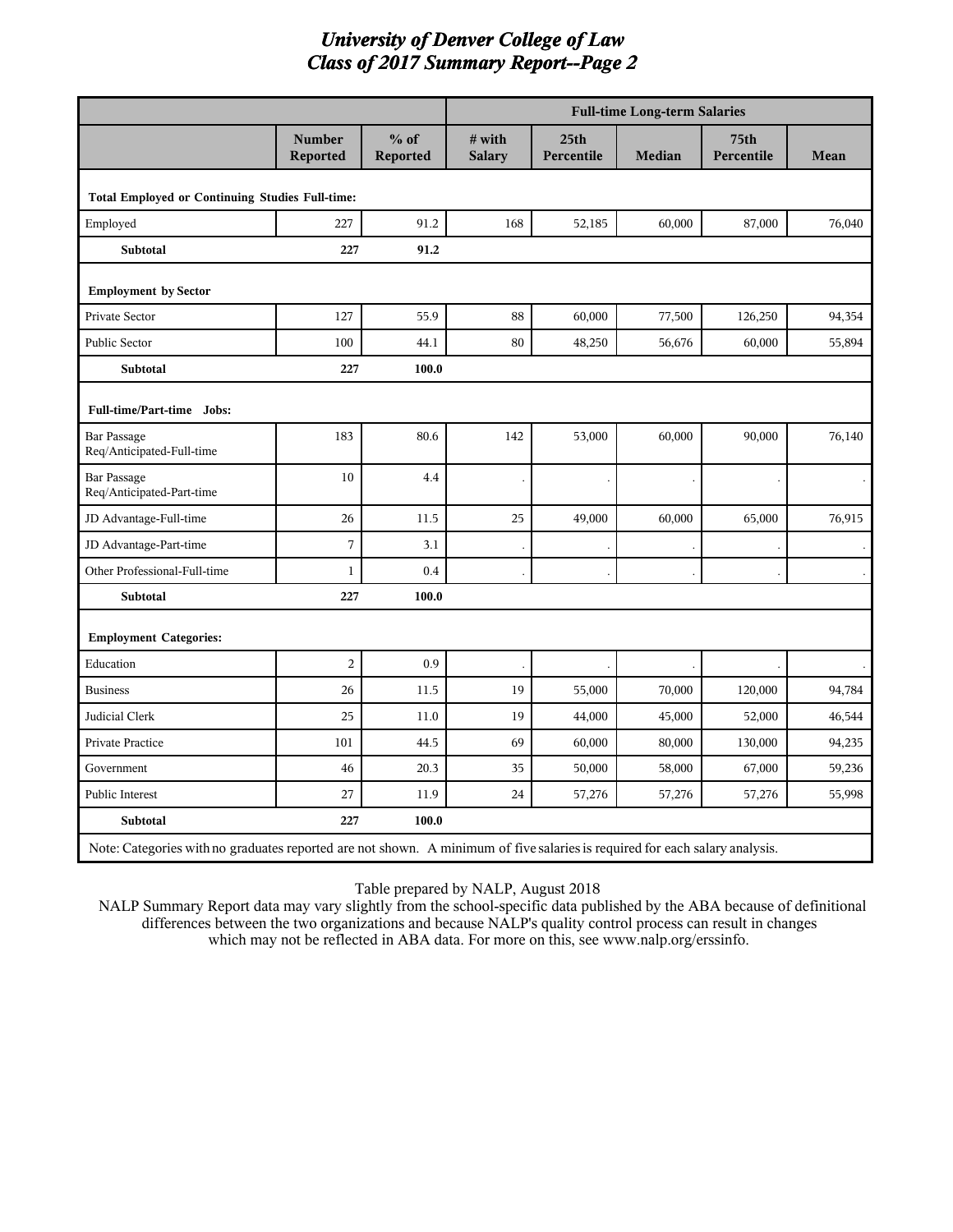|                                                                                                                             |                           |                    |                         |                                | <b>Full-time Long-term Salaries</b> |                                |             |
|-----------------------------------------------------------------------------------------------------------------------------|---------------------------|--------------------|-------------------------|--------------------------------|-------------------------------------|--------------------------------|-------------|
|                                                                                                                             | <b>Number</b><br>Reported | $%$ of<br>Reported | # with<br><b>Salary</b> | 25 <sub>th</sub><br>Percentile | <b>Median</b>                       | 75 <sub>th</sub><br>Percentile | <b>Mean</b> |
| <b>Education Jobs:</b>                                                                                                      |                           |                    |                         |                                |                                     |                                |             |
| Bar Passage Required/Anticipated                                                                                            | $\mathbf{1}$              | 50.0               |                         |                                |                                     |                                |             |
| JD Advantage                                                                                                                | $\mathbf{1}$              | 50.0               |                         |                                |                                     |                                |             |
| Subtotal                                                                                                                    | $\overline{a}$            | 100.0              |                         |                                |                                     |                                |             |
| <b>Business Jobs:</b>                                                                                                       |                           |                    |                         |                                |                                     |                                |             |
| Bar Passage Required/Anticipated                                                                                            | 10                        | 38.5               | 7                       | 70,000                         | 91,800                              | 120,000                        | 96,186      |
| JD Advantage                                                                                                                | 15                        | 57.7               | 11                      | 49,000                         | 60,000                              | 150,000                        | 98,873      |
| <b>Other Professional</b>                                                                                                   | $\mathbf{1}$              | 3.8                |                         |                                |                                     |                                |             |
| Subtotal                                                                                                                    | 26                        | 100.0              |                         |                                |                                     |                                |             |
| <b>Private Practice Jobs:</b>                                                                                               |                           |                    |                         |                                |                                     |                                |             |
| Bar Passage Required/Anticipated                                                                                            | 97                        | 96.0               | 67                      | 60,000                         | 84,000                              | 130,000                        | 95,377      |
| JD Advantage                                                                                                                | $\overline{4}$            | 4.0                |                         |                                |                                     |                                |             |
| <b>Subtotal</b>                                                                                                             | 101                       | 100.0              |                         |                                |                                     |                                |             |
| <b>Government Jobs:</b>                                                                                                     |                           |                    |                         |                                |                                     |                                |             |
| Bar Passage Required/Anticipated                                                                                            | 36                        | 78.3               | 26                      | 52,370                         | 58,500                              | 67,000                         | 60,961      |
| JD Advantage                                                                                                                | 10                        | 21.7               | $\mathbf{Q}$            | 48,000                         | 53,900                              | 60,000                         | 54,252      |
| <b>Subtotal</b>                                                                                                             | 46                        | 100.0              |                         |                                |                                     |                                |             |
| Judicial Clerkships:                                                                                                        |                           |                    |                         |                                |                                     |                                |             |
| <b>State</b>                                                                                                                | $24\,$                    | 96.0               | 19                      | 44,000                         | 45,000                              | 52,000                         | 46,544      |
| Local                                                                                                                       | $\mathbf{1}$              | 4.0                |                         |                                |                                     |                                |             |
| Subtotal                                                                                                                    | 25                        | 100.0              |                         |                                |                                     |                                |             |
| Note: Categories with no graduates reported are not shown. A minimum of five salaries is required for each salary analysis. |                           |                    |                         |                                |                                     |                                |             |

Table prepared by NALP, August 2018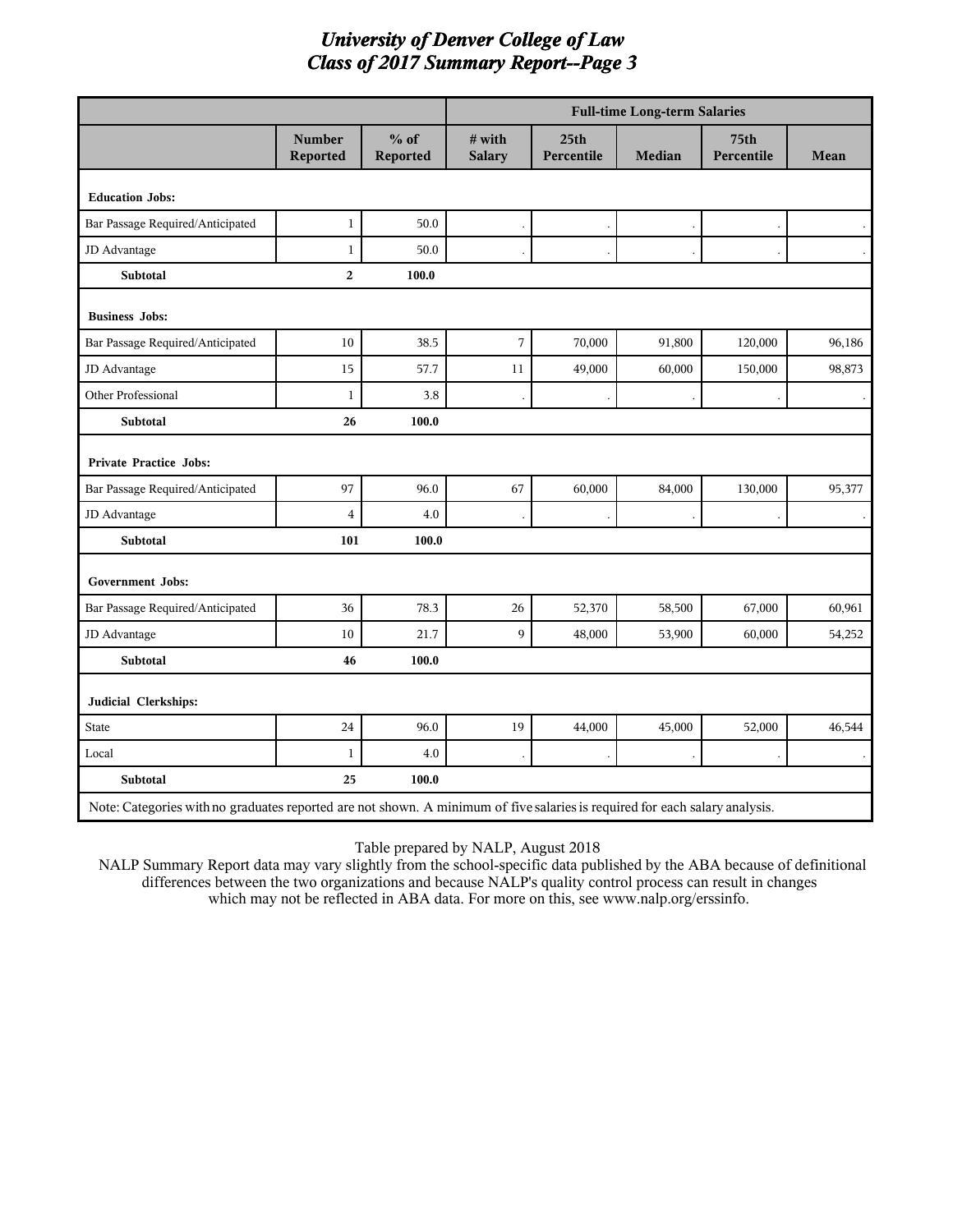|                                  |                                                                                                                             |                    | <b>Full-time Long-term Salaries</b> |                                |         |                                |         |  |
|----------------------------------|-----------------------------------------------------------------------------------------------------------------------------|--------------------|-------------------------------------|--------------------------------|---------|--------------------------------|---------|--|
|                                  | <b>Number</b><br>Reported                                                                                                   | $%$ of<br>Reported | # with<br><b>Salary</b>             | 25 <sub>th</sub><br>Percentile | Median  | 75 <sub>th</sub><br>Percentile | Mean    |  |
| <b>Public Interest Jobs:</b>     |                                                                                                                             |                    |                                     |                                |         |                                |         |  |
| Bar Passage Required/Anticipated | 24                                                                                                                          | 88.9               | $22\,$                              | 57,276                         | 57,276  | 57,276                         | 55,407  |  |
| JD Advantage                     | 3                                                                                                                           | 11.1               |                                     |                                |         |                                |         |  |
| Subtotal                         | $\bf 27$                                                                                                                    | 100.0              |                                     |                                |         |                                |         |  |
| Size of Firm (by # of Attorney): |                                                                                                                             |                    |                                     |                                |         |                                |         |  |
| $1 - 10$                         | 52                                                                                                                          | 51.5               | 32                                  | 57,620                         | 65,000  | 87,000                         | 76,164  |  |
| $11 - 25$                        | 13                                                                                                                          | 12.9               | 9                                   | 50,000                         | 57,000  | 70,000                         | 58,889  |  |
| 26-50                            | 5                                                                                                                           | 5.0                |                                     |                                |         |                                |         |  |
| 51-100                           | $\overline{2}$                                                                                                              | 2.0                |                                     |                                |         |                                |         |  |
| 101-250                          | 8                                                                                                                           | 7.9                | 8                                   | 120,000                        | 127,500 | 135,000                        | 127,500 |  |
| 251-500                          | 3                                                                                                                           | 3.0                |                                     |                                |         |                                |         |  |
| $501+$                           | 12                                                                                                                          | 11.9               | 11                                  | 130,000                        | 145,000 | 180,000                        | 144,909 |  |
| Solo practitioner                | 6                                                                                                                           | 5.9                |                                     |                                |         |                                |         |  |
| Subtotal                         | 101                                                                                                                         | 100.0              |                                     |                                |         |                                |         |  |
| Type of Law Firm Job:            |                                                                                                                             |                    |                                     |                                |         |                                |         |  |
| Associate                        | 91                                                                                                                          | 90.1               | 64                                  | 64,000                         | 84,000  | 130,000                        | 96,848  |  |
| <b>Staff Attorney</b>            | $\overline{4}$                                                                                                              | 4.0                |                                     |                                |         |                                |         |  |
| Law Clerk                        | $\overline{4}$                                                                                                              | 4.0                |                                     |                                |         |                                |         |  |
| Paralegal                        | $\overline{2}$                                                                                                              | 2.0                |                                     |                                |         |                                |         |  |
| Subtotal                         | 101                                                                                                                         | 100.0              |                                     |                                |         |                                |         |  |
|                                  | Note: Categories with no graduates reported are not shown. A minimum of five salaries is required for each salary analysis. |                    |                                     |                                |         |                                |         |  |

Table prepared by NALP, August 2018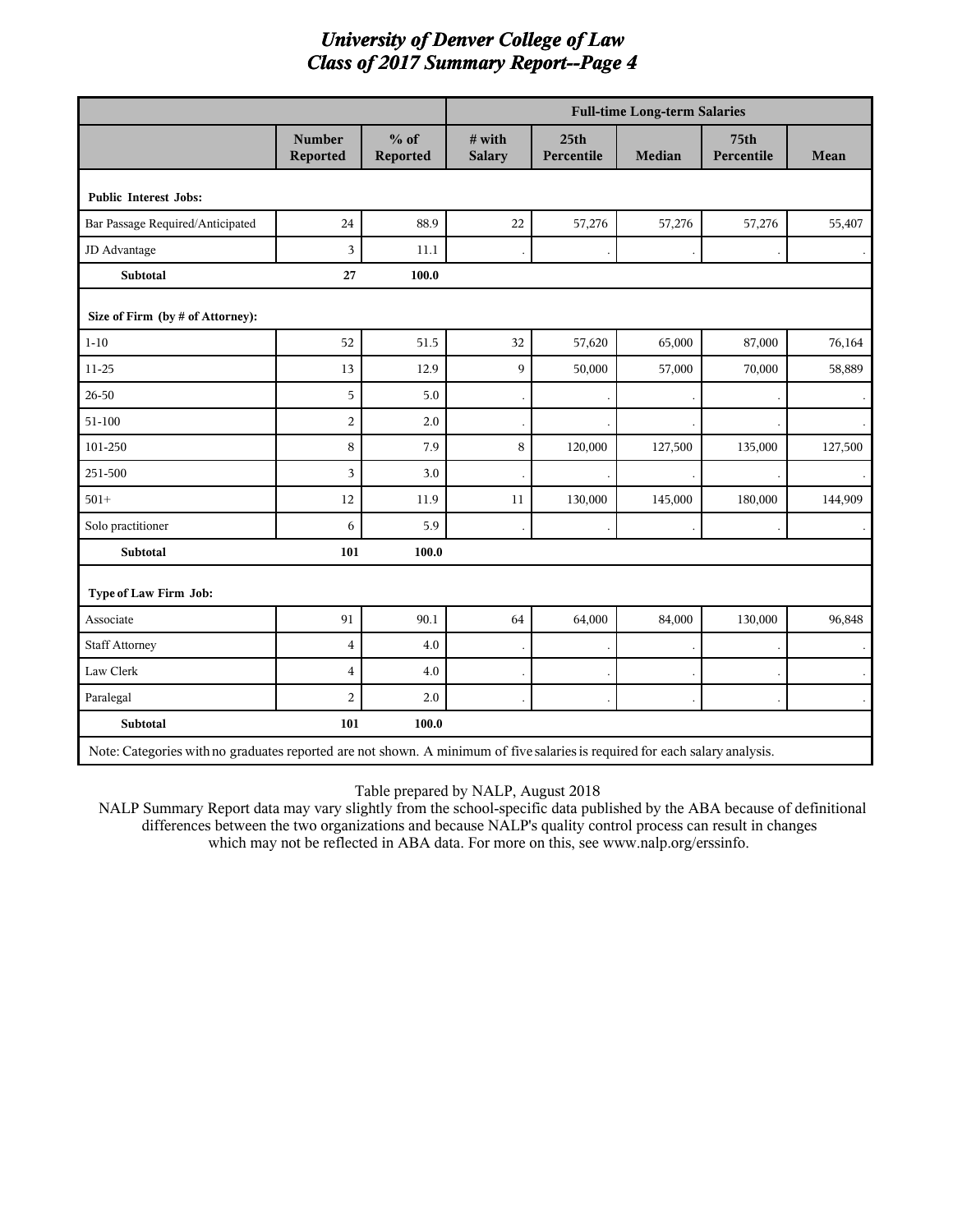|                                                                                                                             |                           |                      | <b>Full-time Long-term Salaries</b> |                                |        |                                |             |
|-----------------------------------------------------------------------------------------------------------------------------|---------------------------|----------------------|-------------------------------------|--------------------------------|--------|--------------------------------|-------------|
|                                                                                                                             | <b>Number</b><br>Reported | $%$ of<br>Reported   | # with<br><b>Salary</b>             | 25 <sub>th</sub><br>Percentile | Median | 75 <sub>th</sub><br>Percentile | <b>Mean</b> |
| <b>Jobs Taken by Region:</b>                                                                                                |                           |                      |                                     |                                |        |                                |             |
| New England                                                                                                                 | $\mathbf{1}$              | 0.4                  |                                     |                                |        |                                |             |
| Mid-Atlantic                                                                                                                | $\overline{2}$            | 0.9                  |                                     |                                |        |                                |             |
| E North Central                                                                                                             | $\overline{2}$            | 0.9                  |                                     |                                |        |                                |             |
| W North Central                                                                                                             | 5                         | 2.2                  |                                     |                                |        |                                |             |
| South Atlantic                                                                                                              | 8                         | 3.5                  | 8                                   | 47,000                         | 62,500 | 83,000                         | 70,000      |
| E South Central                                                                                                             | $\overline{2}$            | 0.9                  |                                     |                                |        |                                |             |
| W South Central                                                                                                             | 6                         | 2.6                  | 5                                   | 52,870                         | 53,000 | 63,000                         | 54,774      |
| Mountain                                                                                                                    | 199                       | 87.7                 | 145                                 | 53,900                         | 60,000 | 84,000                         | 76,060      |
| Pacific                                                                                                                     | $\overline{2}$            | 0.9                  |                                     |                                |        |                                |             |
| <b>Subtotal</b>                                                                                                             | 227                       | 100.0                |                                     |                                |        |                                |             |
| <b>Location of Jobs:</b>                                                                                                    |                           |                      |                                     |                                |        |                                |             |
| In-State                                                                                                                    | 191                       | 84.1                 | 140                                 | 53,950                         | 60,000 | 90,000                         | 76,798      |
| Out of State                                                                                                                | 36                        | 15.9                 | 28                                  | 49,500                         | 63,242 | 72,500                         | 72,248      |
| <b>Subtotal</b>                                                                                                             | 227                       | 100.0                |                                     |                                |        |                                |             |
| # States and Territories w/Employed Grads:                                                                                  |                           |                      |                                     |                                |        |                                |             |
|                                                                                                                             | 25                        |                      |                                     |                                |        |                                |             |
| <b>Total</b>                                                                                                                | 25                        | $\ddot{\phantom{0}}$ |                                     |                                |        |                                |             |
| Note: Categories with no graduates reported are not shown. A minimum of five salaries is required for each salary analysis. |                           |                      |                                     |                                |        |                                |             |

#### Table prepared by NALP, August 2018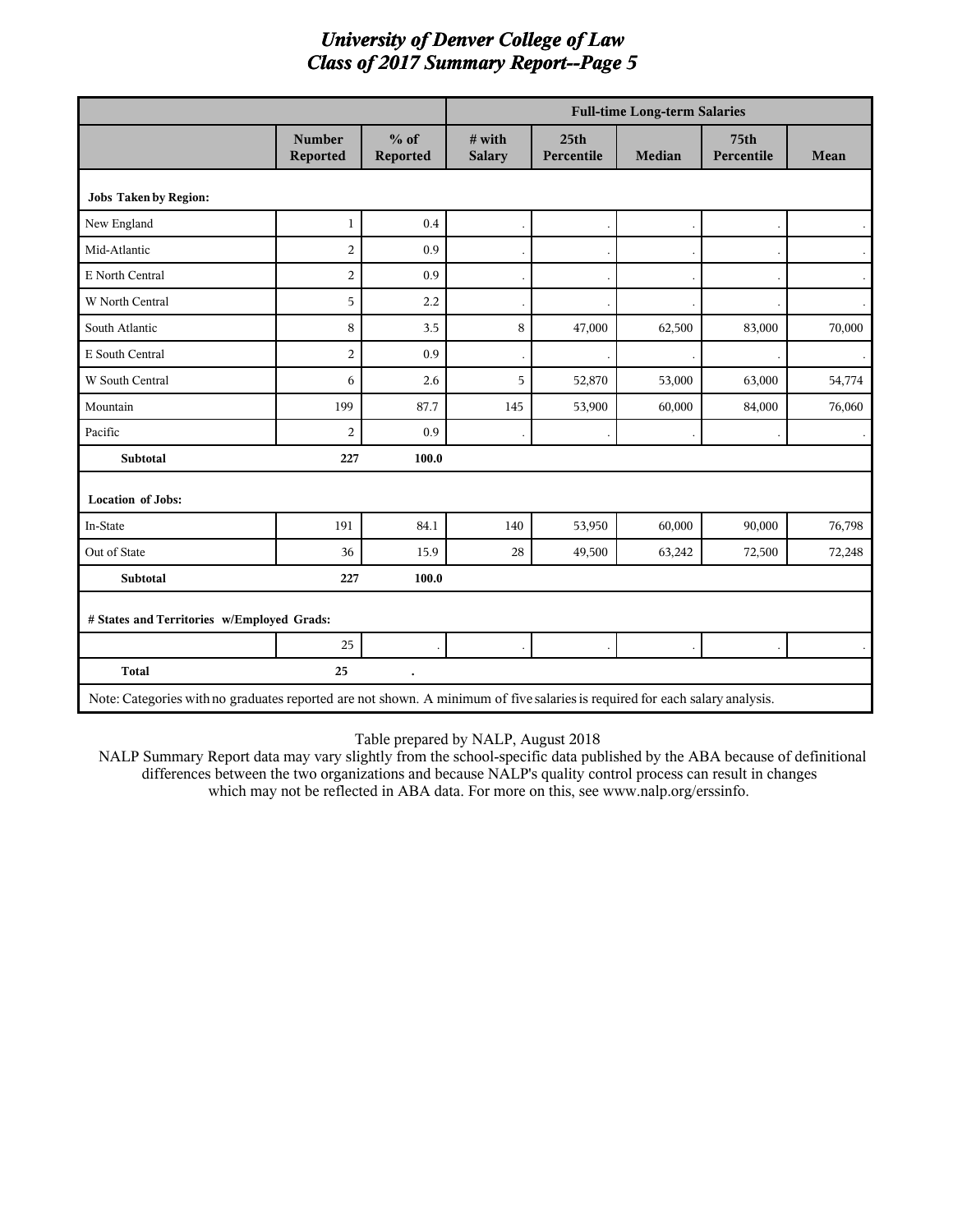|                                                                                                                                                                                                            | <b>Number</b><br><b>Reported</b> | $%$ of<br><b>Reported</b> |  |  |
|------------------------------------------------------------------------------------------------------------------------------------------------------------------------------------------------------------|----------------------------------|---------------------------|--|--|
| Source of Job                                                                                                                                                                                              |                                  |                           |  |  |
| Fall OCI                                                                                                                                                                                                   | 17                               | 9.0                       |  |  |
| Job fair/consortia                                                                                                                                                                                         | 1                                | 0.5                       |  |  |
| Job posting in CSO                                                                                                                                                                                         | 37                               | 19.6                      |  |  |
| Job posted online or in print                                                                                                                                                                              | 13                               | 6.9                       |  |  |
| Clerkship application process or<br><b>OSCAR</b>                                                                                                                                                           | 1                                | 0.5                       |  |  |
| Return to prior job                                                                                                                                                                                        | 12                               | 6.3                       |  |  |
| Referral                                                                                                                                                                                                   | 33                               | 17.5                      |  |  |
| Start own practice or business                                                                                                                                                                             | 7                                | 3.7                       |  |  |
| Self-initiated/letter                                                                                                                                                                                      | 37                               | 19.6                      |  |  |
| Spring OCI                                                                                                                                                                                                 | 1                                | 0.5                       |  |  |
| Other                                                                                                                                                                                                      | 30                               | 15.9                      |  |  |
| <b>Subtotal</b>                                                                                                                                                                                            | 189                              | 100.0                     |  |  |
| Timing of Job Offer                                                                                                                                                                                        |                                  |                           |  |  |
| Before graduation                                                                                                                                                                                          | 108                              | 49.1                      |  |  |
| After graduation                                                                                                                                                                                           | 112                              | 50.9                      |  |  |
| <b>Subtotal</b>                                                                                                                                                                                            | 220                              | 100.0                     |  |  |
| <b>Search Status of Employed Grads</b>                                                                                                                                                                     |                                  |                           |  |  |
| Seeking a different job                                                                                                                                                                                    | 28                               | 12.6                      |  |  |
| Not seeking a different job                                                                                                                                                                                | 195                              | 87.4                      |  |  |
| <b>Subtotal</b>                                                                                                                                                                                            | 223                              | 100.0                     |  |  |
| Note: Figures are based on jobs for which the item was<br>reported, and thus may not add to the total number of jobs.<br>Timing of job offer figures exclude any graduates starting their<br>own practice. |                                  |                           |  |  |

Table prepared by NALP, August 2018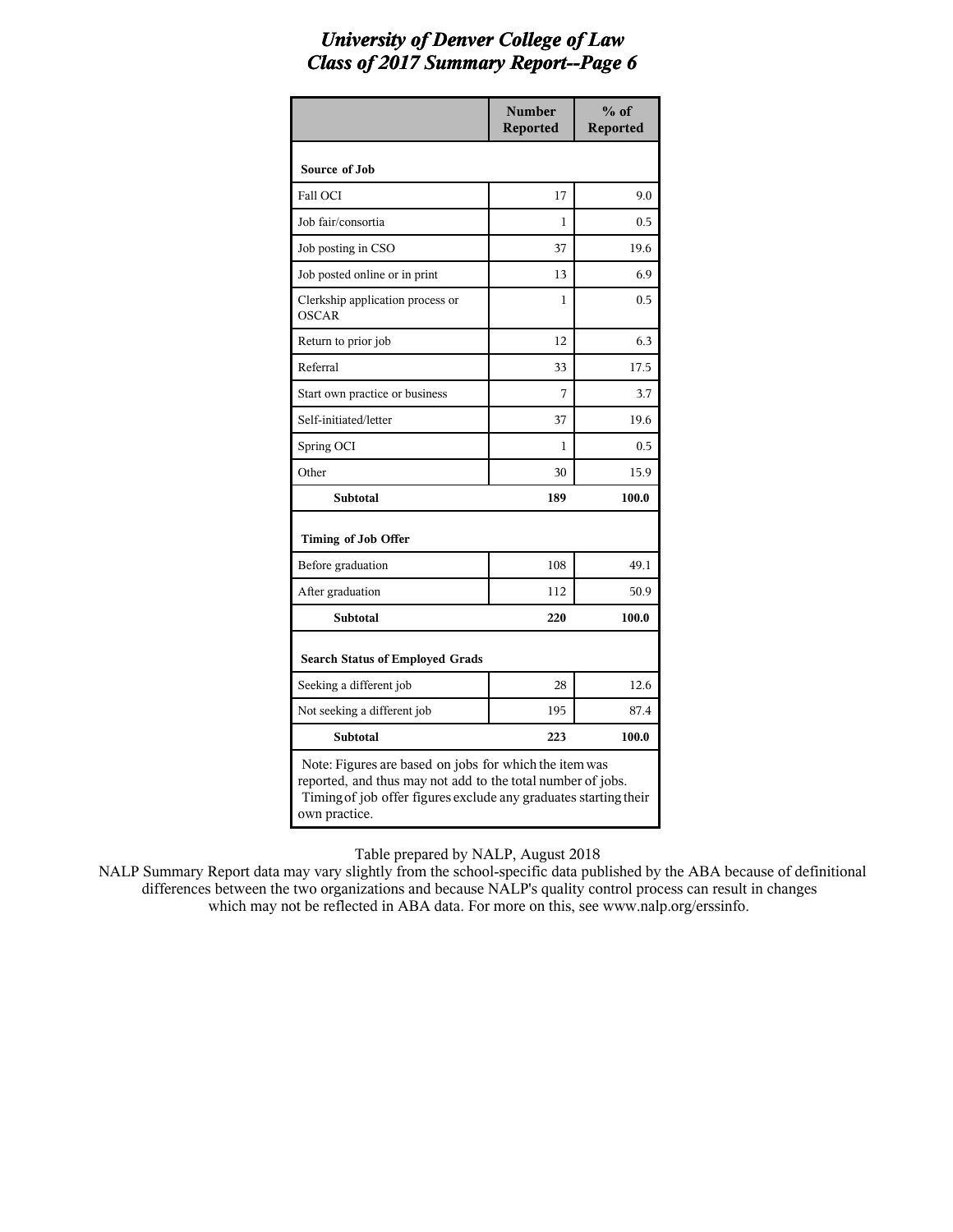|                                                                                                                                                                                                                             | <b>Number of Jobs Reported</b><br>as: |                                            |  |  |  |
|-----------------------------------------------------------------------------------------------------------------------------------------------------------------------------------------------------------------------------|---------------------------------------|--------------------------------------------|--|--|--|
|                                                                                                                                                                                                                             | Long-term<br>$(1+ \text{years})$      | <b>Short-term</b><br>(Less than<br>1 year) |  |  |  |
| Duration of Jobs by Employer Type                                                                                                                                                                                           |                                       |                                            |  |  |  |
| Education                                                                                                                                                                                                                   | $\overline{c}$                        |                                            |  |  |  |
| <b>Business</b>                                                                                                                                                                                                             | 26                                    |                                            |  |  |  |
| Judicial Clerk                                                                                                                                                                                                              | 25                                    |                                            |  |  |  |
| <b>Private Practice</b>                                                                                                                                                                                                     | 100                                   | $\mathbf{1}$                               |  |  |  |
| Government                                                                                                                                                                                                                  | 39                                    | 7                                          |  |  |  |
| <b>Public Interest</b>                                                                                                                                                                                                      | 26                                    | $\mathbf{1}$                               |  |  |  |
| <b>Total Reported</b>                                                                                                                                                                                                       | 218                                   | 9                                          |  |  |  |
| Total Number of Jobs Reported as Funded by Law School                                                                                                                                                                       |                                       |                                            |  |  |  |
|                                                                                                                                                                                                                             | 14                                    |                                            |  |  |  |
| <b>Total Reported</b>                                                                                                                                                                                                       | 14                                    |                                            |  |  |  |
| Note: Figures for job duration are based on jobs for which the item<br>was reported, and thus may not add to the total number of jobs.<br>The count of jobs funded by the law school is a total, regardless of<br>duration. |                                       |                                            |  |  |  |

Table prepared by NALP, August 2018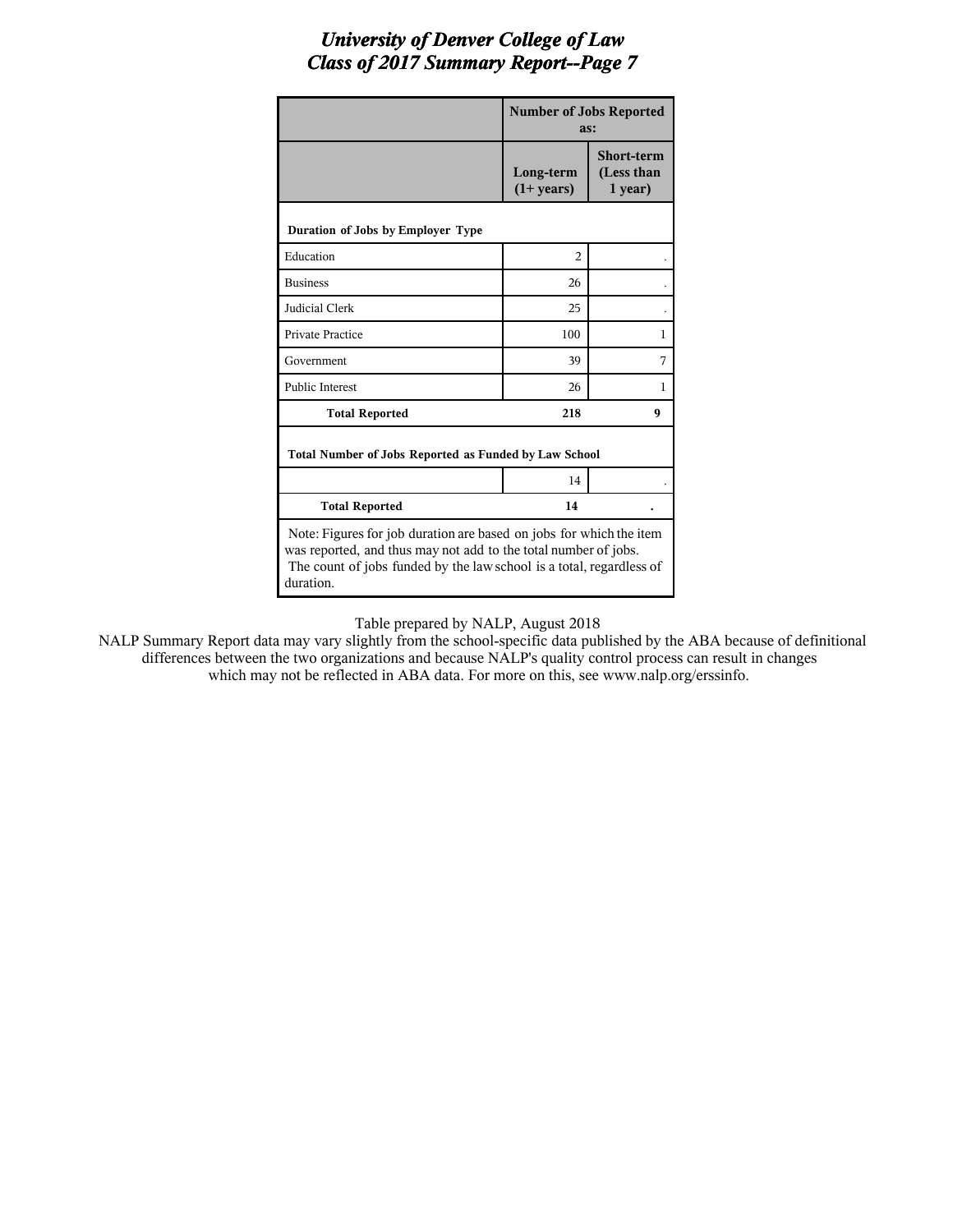### *Class of 2017--University of Denver College of Law Table 12 Source of Job by Employer Type*

| Source of Job by Employer                        | <b>Education</b>                 |                                        | <b>Business</b>                  |                                        |                                  | Judicial clerkship                     | Law firms of 50 or<br>fewer      |                                        |
|--------------------------------------------------|----------------------------------|----------------------------------------|----------------------------------|----------------------------------------|----------------------------------|----------------------------------------|----------------------------------|----------------------------------------|
| <b>Type</b>                                      | <b>Number</b><br><b>Reported</b> | $\frac{0}{0}$<br>of<br><b>Reported</b> | <b>Number</b><br><b>Reported</b> | $\frac{0}{0}$<br>of<br><b>Reported</b> | <b>Number</b><br><b>Reported</b> | $\frac{0}{0}$<br>of<br><b>Reported</b> | <b>Number</b><br><b>Reported</b> | $\frac{0}{0}$<br>of<br><b>Reported</b> |
| <b>Fall OCI</b>                                  | $\Omega$                         | $\Omega$                               |                                  | 3.8                                    | $\Omega$                         | $\Omega$                               |                                  | 1.5                                    |
| <b>Job Posting in CSO</b>                        | $\Omega$                         | $\Omega$                               | 6                                | 23.1                                   | 3                                | 16.7                                   | 9                                | 13.4                                   |
| <b>Clerkship application</b><br>process or OSCAR | $\overline{0}$                   | $\mathbf 0$                            | $\overline{0}$                   | $\mathbf{0}$                           |                                  | 5.6                                    | $\mathbf 0$                      | $\overline{O}$                         |
| Pre-law school employer                          |                                  | 50.0                                   |                                  | 3.8                                    |                                  | 5.6                                    | 8                                | 11.9                                   |
| <b>Referral from friend</b>                      | $\Omega$                         | $\Omega$                               | 7                                | 26.9                                   | $\overline{2}$                   | 11.1                                   | 15                               | 22.4                                   |
| Letter/self-initiated                            |                                  | 50.0                                   | 2                                | 7.7                                    | 5                                | 27.8                                   | 14                               | 20.9                                   |
| All other                                        | $\Omega$                         | $\Omega$                               | 9                                | 34.6                                   | 6                                | 33.3                                   | 20                               | 29.9                                   |
| <b>TOTAL</b>                                     | 2                                | 100.0                                  | 26                               | 100.0                                  | 18                               | 100.0                                  | 67                               | 100.0                                  |

| Source of Job by Employer                        | Law firms of 51 or<br>more       |                                        | Government                       |                                        | <b>Public interest</b>           |                                        | All Employer Types*              |                                        |
|--------------------------------------------------|----------------------------------|----------------------------------------|----------------------------------|----------------------------------------|----------------------------------|----------------------------------------|----------------------------------|----------------------------------------|
| <b>Type</b>                                      | <b>Number</b><br><b>Reported</b> | $\frac{0}{0}$<br>of<br><b>Reported</b> | <b>Number</b><br><b>Reported</b> | $\frac{0}{0}$<br>of<br><b>Reported</b> | <b>Number</b><br><b>Reported</b> | $\frac{0}{0}$<br>of<br><b>Reported</b> | <b>Number</b><br><b>Reported</b> | $\frac{0}{0}$<br>of<br><b>Reported</b> |
| <b>Fall OCI</b>                                  | 15                               | 65.2                                   | $\Omega$                         | $\Omega$                               | $\Omega$                         | $\Omega$                               | 17                               | 9.0                                    |
| <b>Job Posting in CSO</b>                        | $\Omega$                         | $\Omega$                               | 19                               | 52.8                                   | $\Omega$                         | $\Omega$                               | 37                               | 19.6                                   |
| <b>Clerkship application</b><br>process or OSCAR | $\overline{0}$                   | $\overline{0}$                         | $\overline{0}$                   | $\overline{0}$                         | $\overline{0}$                   | $\overline{0}$                         |                                  | 0.5                                    |
| Pre-law school employer                          | $\Omega$                         | $\Omega$                               | $\Omega$                         | $\Omega$                               |                                  | 5.9                                    | 12                               | 6.3                                    |
| <b>Referral from friend</b>                      | 3                                | 13.0                                   |                                  | 2.8                                    | 5                                | 29.4                                   | 33                               | 17.5                                   |
| Letter/self-initiated                            |                                  | 4.3                                    | 8                                | 22.2                                   | 6                                | 35.3                                   | 37                               | 19.6                                   |
| All other                                        | 4                                | 17.4                                   | 8                                | 22.2                                   | 5                                | 29.4                                   | 52                               | 27.5                                   |
| <b>TOTAL</b>                                     | 23                               | 100.0                                  | 36                               | 100.0                                  | 17                               | 100.0                                  | 189                              | 100.0                                  |

*"Other" also includes job fairs, spring OCI, non-CSO job sites and postings, and the self-employed. \* Excludes jobs for which a source, employer type, or firm size was not reported.*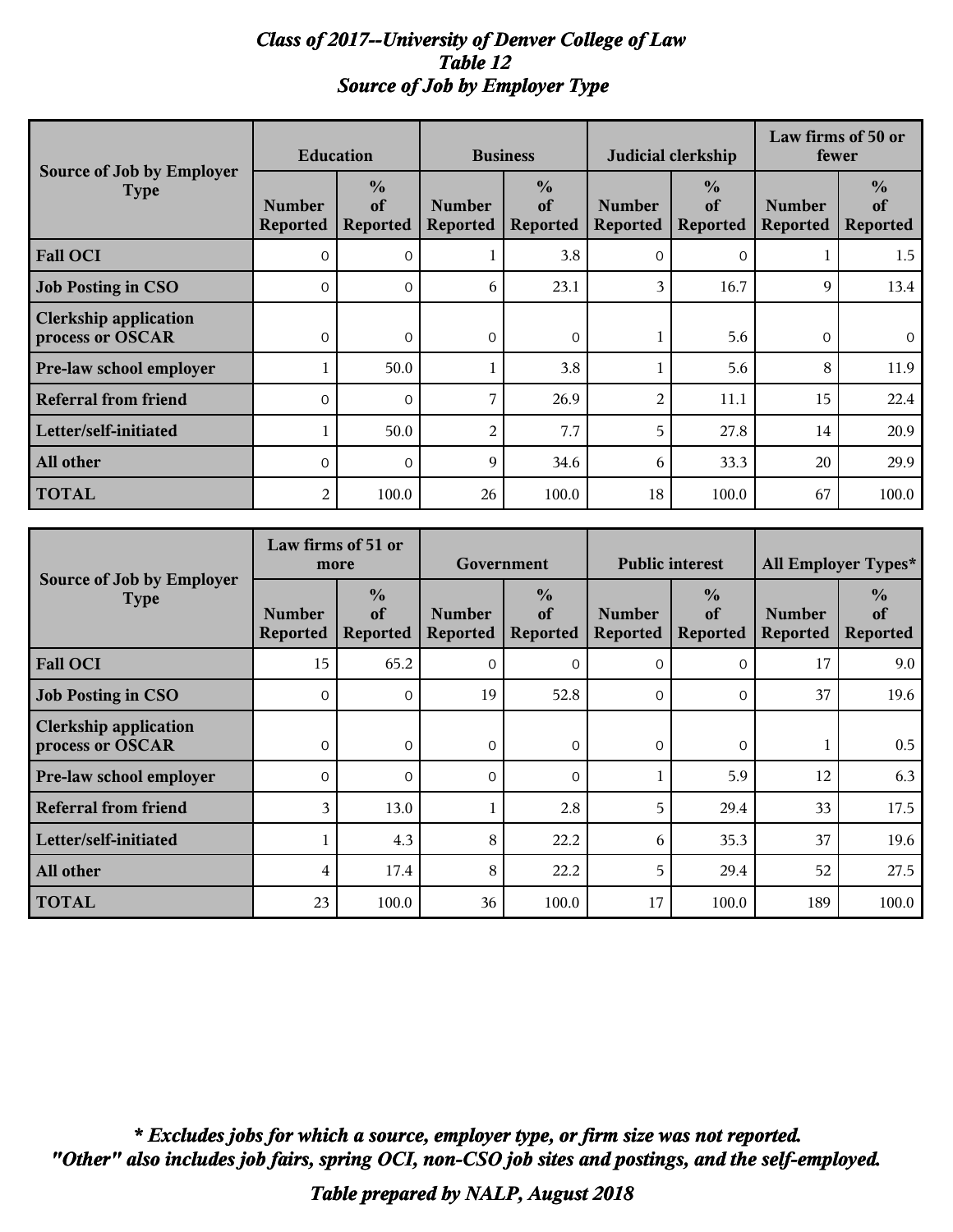#### *Class of 2017--University of Denver College of Law Table 13 Number of Jobs Reported Taken by State*

| <b>Region</b>    | <b>State</b>   | #<br>of<br>jobs | $\frac{0}{0}$<br>of<br>jobs |
|------------------|----------------|-----------------|-----------------------------|
| New England      | Massachusetts  | 1               | 0.4                         |
|                  |                | 1               | 0.4                         |
| Mid Atlantic     | New Jersey     | 1               | 0.4                         |
|                  | New York       | 1               | 0.4                         |
|                  |                | $\overline{c}$  | 0.9                         |
| E. North Central | Indiana        | 1               | 0.4                         |
|                  | Michigan       | 1               | 0.4                         |
|                  |                | $\overline{c}$  | 0.9                         |
| W. North Central | <b>Kansas</b>  | 1               | 0.4                         |
|                  | Minnesota      | 1               | 0.4                         |
|                  | Missouri       | 1               | 0.4                         |
|                  | Nebraska       | $\overline{c}$  | 0.9                         |
|                  |                | 5               | 2.2                         |
| South Atlantic   | Washington, DC | 2               | 0.9                         |
|                  | Florida        | 3               | 1.3                         |
|                  | North Carolina | $\overline{2}$  | 0.9                         |
|                  | Virginia       | 1               | 0.4                         |
|                  |                | 8               | 3.5                         |
| E. South Central | Alabama        | 1               | 0.4                         |
|                  | Kentucky       | 1               | 0.4                         |
|                  |                | $\overline{2}$  | 0.9                         |
| W. South Central | Louisiana      | 1               | 0.4                         |
|                  | Oklahoma       | 1               | 0.4                         |
|                  | Texas          | 4               | 1.8                         |
|                  |                | 6               | 2.6                         |
| Mountain         | Arizona        | 3               | 1.3                         |
|                  | Colorado       | 191             | 84.1                        |
|                  | Montana        | 1               | 0.4                         |
|                  | New Mexico     | 1               | 0.4                         |
|                  | Utah           | 2               | 0.9                         |

*Excludes employed graduates for whom job location was not reported.*

*Table prepared by NALP, August 2018*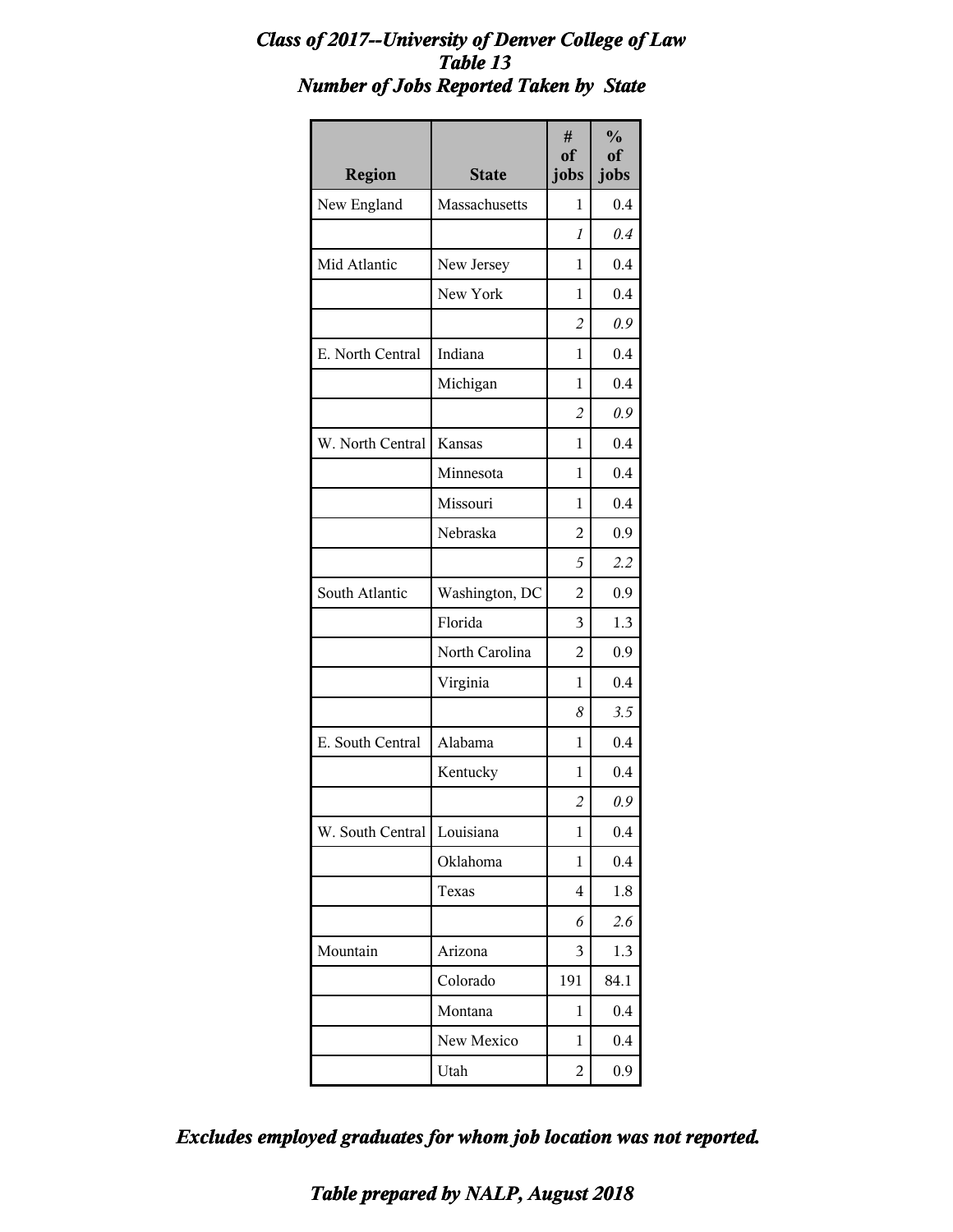#### *Class of 2017--University of Denver College of Law Table 13 Number of Jobs Reported Taken by State*

| <b>Region</b> | <b>State</b> | #<br>of<br>jobs | $\frac{0}{0}$<br>of<br>jobs |
|---------------|--------------|-----------------|-----------------------------|
|               | Wyoming      |                 | 0.4                         |
|               |              | 199             | 87.7                        |
| Pacific       | California   | 2               | 0.9                         |
|               |              | 2               | 0.9                         |
| TOTAL         |              | 227             | 100.0                       |

*Excludes employed graduates for whom job location was not reported.*

*Table prepared by NALP, August 2018*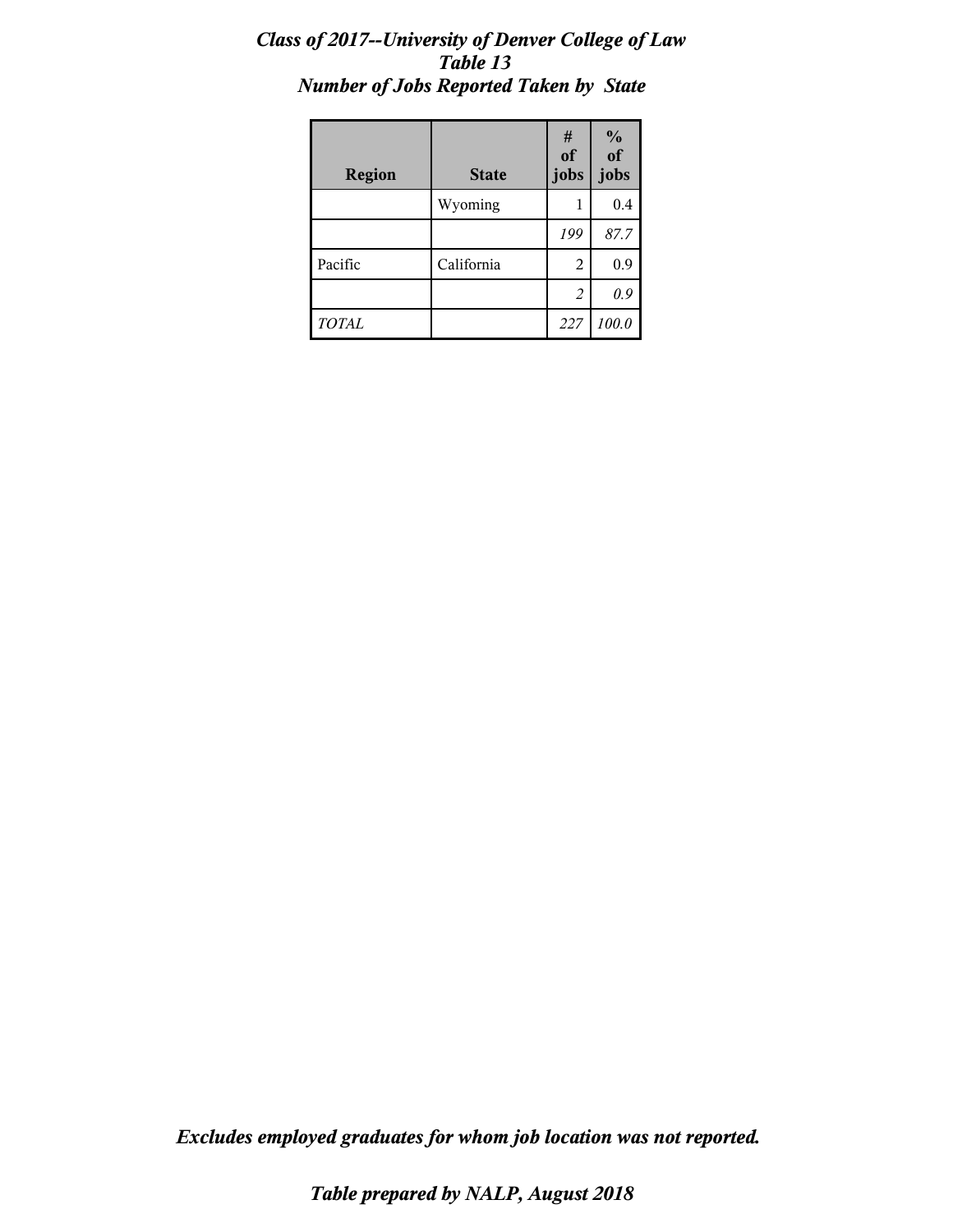#### *Class of 2017--University of Denver College of Law Table 14 Location of Instate Jobs*

| <b>In-state location</b> | #<br><sub>of</sub><br><b>Jobs</b> | $\frac{0}{0}$<br>of<br><b>Jobs</b> |
|--------------------------|-----------------------------------|------------------------------------|
| Aurora                   | 2                                 | $1.0\,$                            |
| Boulder                  | 5                                 | 2.6                                |
| Colorado Springs         | 7                                 | 3.7                                |
| Denver                   | 102                               | 53.4                               |
| Englewood                | 4                                 | 2.1                                |
| <b>Fort Collins</b>      | 2                                 | 1.0                                |
| Grand Junction           | 4                                 | 2.1                                |
| Greeley                  | 7                                 | 3.7                                |
| Lakewood                 | 4                                 | 2.1                                |
| Littleton                | 4                                 | 2.1                                |
| Longmont                 | 1                                 | 0.5                                |
| Other/unknown Colorado   | 49                                | 25.7                               |
|                          | 191                               | 100.0                              |

*Excludes employed graduates for whom job location was not reported.*